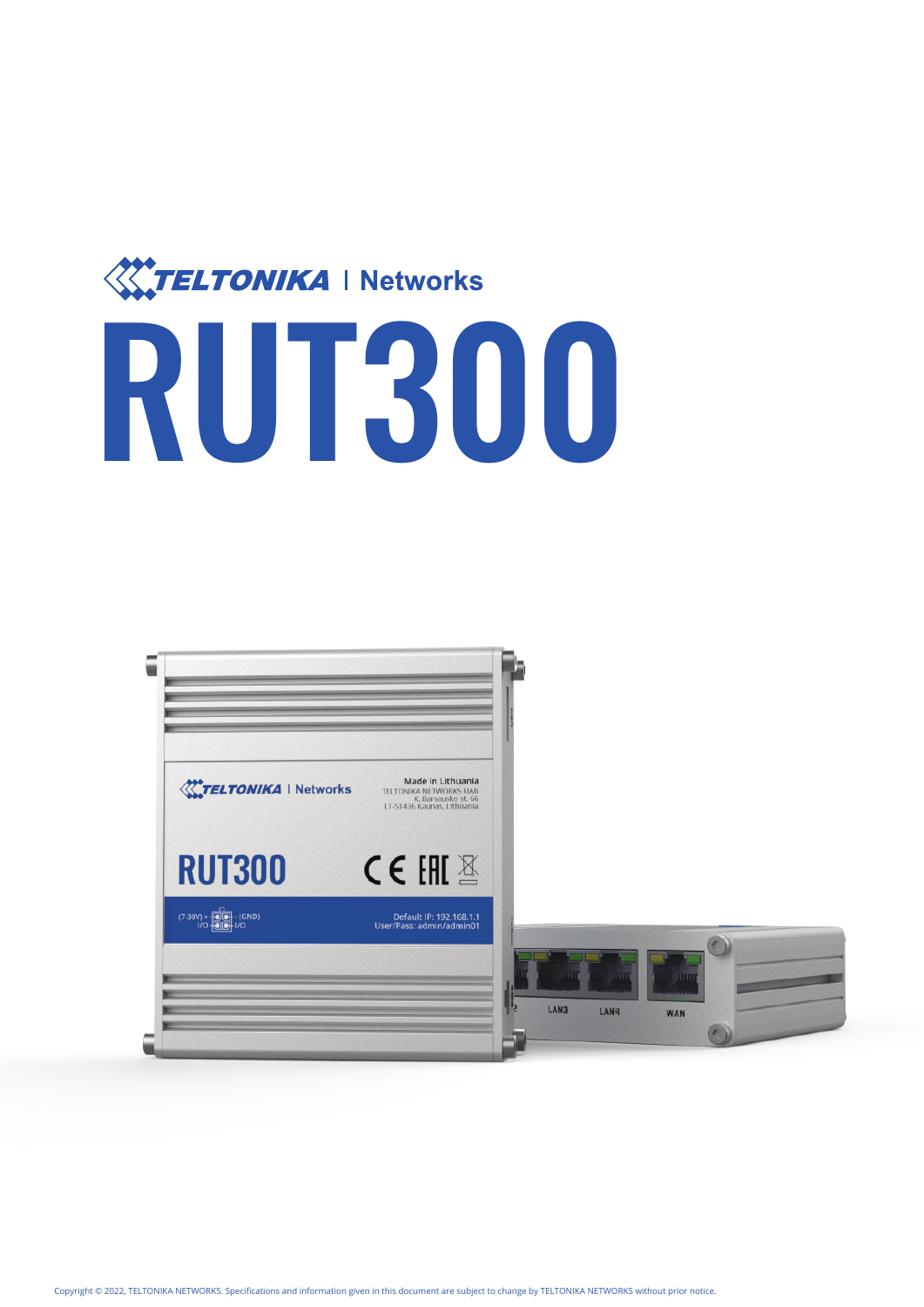

## **HARDWARE**

#### FRONT VIEW



BACK VIEW





I/O (PIN 3 and 4): Configurable digital Input/Output pins. Open collector output, max output 30 V, 300 mA or Digital input where 0-6 V detected as logic low and 8-30 V – logic high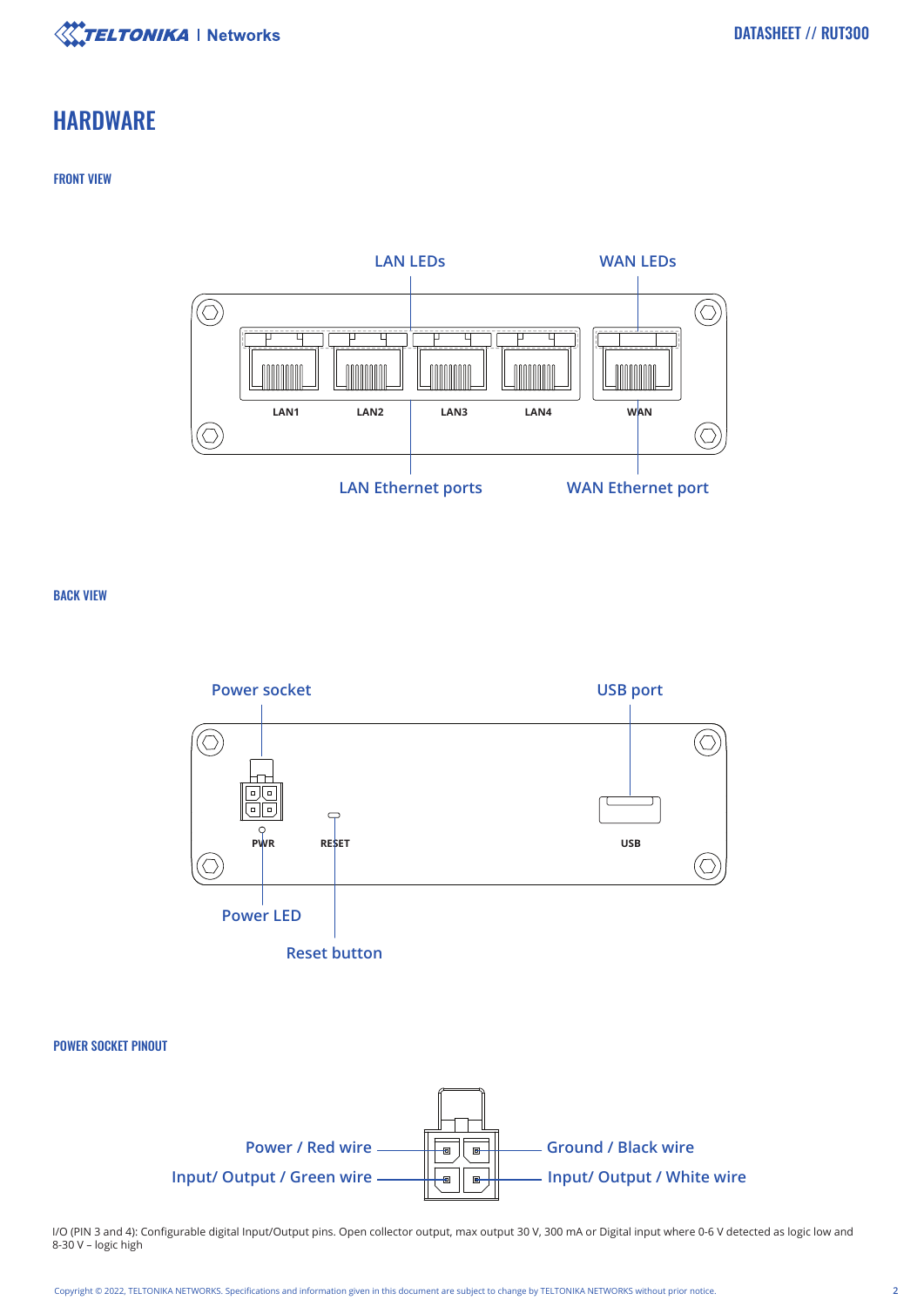

# **FEATURES**

#### **ETHERNET**

| <b>WAN</b> | 1 x WAN port, 10/100 Mbps, compliance with IEEE 802.3, IEEE 802.3u standards, supports auto MDI/MDIX crossover                                                |
|------------|---------------------------------------------------------------------------------------------------------------------------------------------------------------|
| LAN        | 4 x LAN ports (can be configured as secondary WAN ports), 10/100 Mbps, compliance with IEEE 802.3, IEEE 802.3u standards,<br>supports auto MDI/MDIX crossover |

#### **NETWORK**

| Routing                                           | Static routes, Dynamic routes (planned)                                                                                                                                                         |
|---------------------------------------------------|-------------------------------------------------------------------------------------------------------------------------------------------------------------------------------------------------|
| Network protocols                                 | TCP, UDP, IPv4, IPv6, ICMP, NTP, DNS, HTTP, HTTPS, FTP (planned), SMTP, SSL v3, TLS, ARP, PPPoE, UPNP, SSH, DHCP, Telnet<br>client, SNMP (planned), MOTT (planned), Wake on LAN (WOL) (planned) |
| VoIP passthrough support                          | H.323 and SIP-alg protocol NAT helpers, allowing proper routing of VoIP packets                                                                                                                 |
| Connection monitoring                             | Ping Reboot, Wget reboot, Periodic Reboot, LCP and ICMP for link inspection                                                                                                                     |
| Firewall                                          | Port forwards, traffic rules, NAT rules, custom rules                                                                                                                                           |
| <b>DHCP</b>                                       | Static and dynamic IP allocation, DHCP Relay                                                                                                                                                    |
| QoS / Smart Queue Manage-<br>ment (SQM) (planned) | Traffic priority queuing by source/destination, service, protocol or port, WMM, 802.11e                                                                                                         |
| DDNS (planned)                                    | Supported >25 service providers, others can be configured manually                                                                                                                              |
| Network backup                                    | Wired WAN options, each of which can be used as an automatic Failover                                                                                                                           |
| Load balancing                                    | Balance Internet traffic over multiple WAN connections                                                                                                                                          |
| <b>SSHFS</b>                                      | Possibility to mount remote file system via SSH protocol                                                                                                                                        |

#### **SECURITY**

| Authentication       | Pre-shared key, digital certificates, X.509 certificates                                                                                                                     |
|----------------------|------------------------------------------------------------------------------------------------------------------------------------------------------------------------------|
| Firewall             | Pre-configured firewall rules can be enabled via WebUI, unlimited firewall configuration via CLI; DMZ; NAT; NAT-T                                                            |
| Attack prevention    | DDOS prevention (SYN flood protection, SSH attack prevention, HTTP/HTTPS attack prevention), port scan prevention (SYN-FIN,<br>SYN-RST, X-mas, NULL flags, FIN scan attacks) |
| <b>VLAN</b>          | Port and tag based VLAN separation                                                                                                                                           |
| WEB filter (planned) | Blacklist for blocking out unwanted websites, Whitelist for specifying allowed sites only                                                                                    |
| Access control       | Flexible access control of TCP, UDP, ICMP packets, MAC address filter                                                                                                        |

#### **VPN**

| OpenVPN            | Multiple clients and a server can run simultaneously, 12 encryption methods                                                                |
|--------------------|--------------------------------------------------------------------------------------------------------------------------------------------|
| OpenVPN Encryption | DES-CBC, RC2-CBC, DES-EDE-CBC, DES-EDE3-CBC, DESX-CBC, BF-CBC, RC2-40-CBC, CAST5-CBC, RC2-64-CBC, AES-128-CBC,<br>AES-192-CBC, AES-256-CBC |
| <b>IPSec</b>       | IKEv1, IKEv2, with 5 encryption methods for IPsec (DES, 3DES, AES128, AES192, AES256)                                                      |
| <b>GRE</b>         | <b>GRE</b> tunnel                                                                                                                          |
| PPTP, L2TP         | Client/Server instances can run simultaneously, L2TPv3 support (planned)                                                                   |
| Stunnel (planned)  | Proxy designed to add TLS encryption functionality to existing clients and servers without any changes in the program's code               |
| DMVPN (planned)    | Method of building scalable IPsec VPNs                                                                                                     |
| SSTP (planned)     | SSTP client instance support                                                                                                               |
| ZeroTier           | ZeroTier VPN client support                                                                                                                |
| WireGuard          | WireGuard VPN client and server support                                                                                                    |

#### **MODBUS TCP SLAVE (PLANNED)**

| ID filtering        | Respond to one ID in range [1;255] or any                                                                                                             |
|---------------------|-------------------------------------------------------------------------------------------------------------------------------------------------------|
| Allow remote access | Allow access through WAN                                                                                                                              |
| Custom registers    | MODBUS TCP custom register block, which allows to read/write to a file inside the router, and can be used to extend MODBUS<br>TCP slave functionality |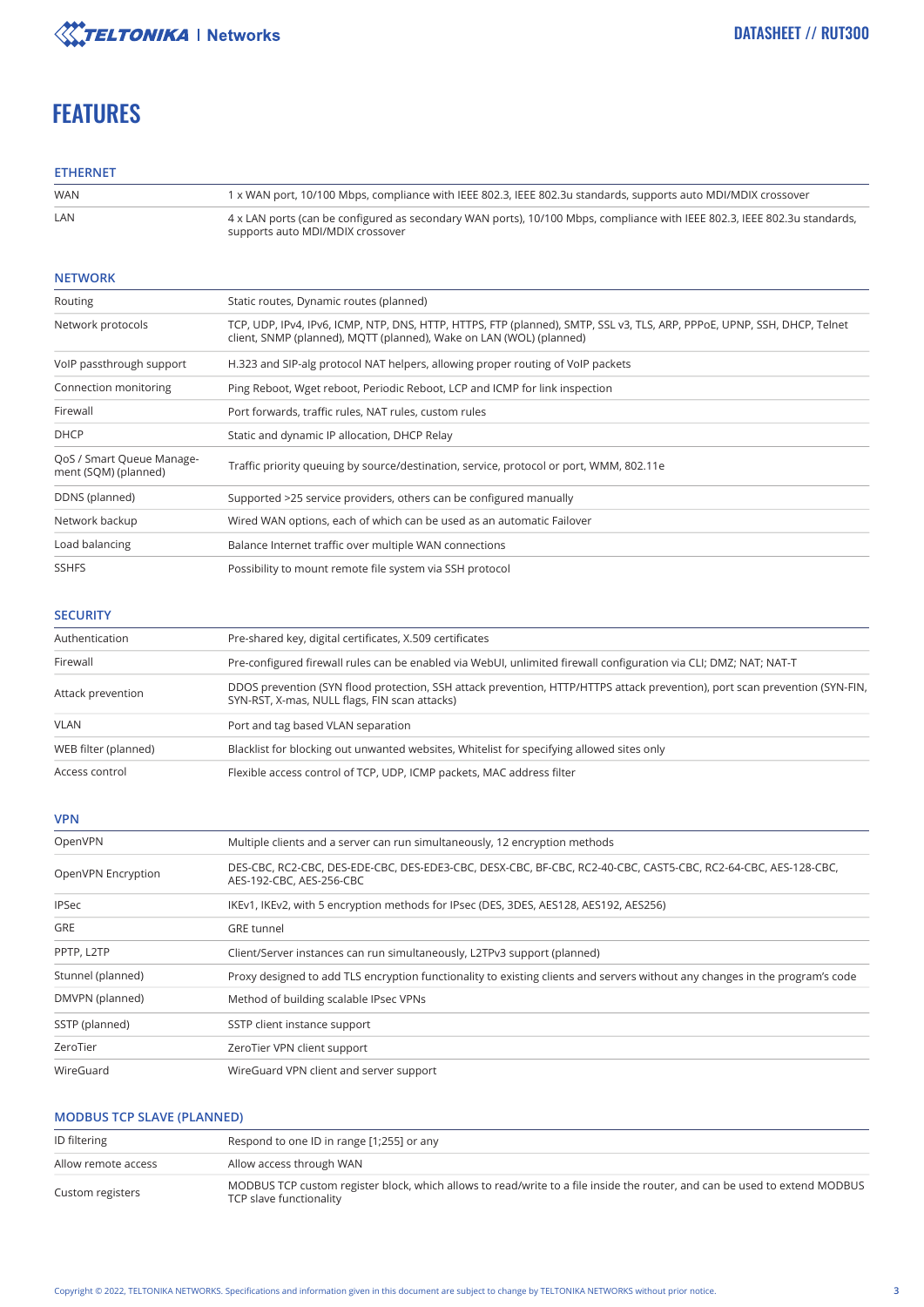

#### **MODBUS TCP MASTER (PLANNED)**

| Supported functions    | 01, 02, 03, 04, 05, 06, 15, 16                                                                                                                        |
|------------------------|-------------------------------------------------------------------------------------------------------------------------------------------------------|
| Supported data formats | 8 bit: INT, UINT; 16 bit: INT, UINT (MSB or LSB first); 32 bit: float, INT, UINT (ABCD (big-endian), DCBA (little-endian), CDAB,<br>BADC). HEX. ASCII |

#### **MQTT GATEWAY (PLANNED)**

Gateway

Allows sending commands and receiving data from MODBUS Master trough MQTT broker

#### **DATA TO SERVER (PLANNED)**

Protocols

HTTP(S), MQTT, Azure MQTT, Kinesis

#### **MONITORING & MANAGEMENT**

| WEB UI           | HTTP/HTTPS, status, configuration, FW update, CLI, troubleshoot, event log, system log, kernel log |
|------------------|----------------------------------------------------------------------------------------------------|
| <b>FOTA</b>      | Firmware update from server, automatic notification                                                |
| <b>SSH</b>       | SSH (v1, v2)                                                                                       |
| TR-069           | OpenACS, EasyCwmp, ACSLite, tGem, LibreACS, GenieACS, FreeACS, LibCWMP, Friendly tech, AVSystem    |
| MQTT (planned)   | MOTT Broker, MOTT publisher                                                                        |
| SNMP (planned)   | SNMP (v1, v2, v3), SNMP trap                                                                       |
| <b>ISON-RPC</b>  | Management API over HTTP/HTTPS                                                                     |
| MODBUS (planned) | MODBUS TCP status/control                                                                          |
| <b>RMS</b>       | Teltonika Remote Management System (RMS)                                                           |

#### **SYSTEM CHARACTERISTICS**

| CPU           | QCA9531, MIPS 24kc, 650 MHz |
|---------------|-----------------------------|
| <b>RAM</b>    | 64 MB, DDR2                 |
| FLASH storage | 16 MB, SPI Flash            |

#### **FIRMWARE / CONFIGURATION**

| WEB UI        | Update FW from file, check FW on server, configuration profiles, configuration backup |
|---------------|---------------------------------------------------------------------------------------|
| <b>FOTA</b>   | Update FW/configuration from server                                                   |
| <b>RMS</b>    | Update FW/configuration for multiple devices at once                                  |
| Keep settings | Update FW without losing current configuration                                        |

**USB**

| Data rate        | USB 2.0                                                             |
|------------------|---------------------------------------------------------------------|
| Applications     | Samba share (planned), USB-to-serial (planned)                      |
| External devices | Possibility to connect external HDD, flash drive, printer (planned) |
| Storage formats  | FAT, FAT32, NTFS                                                    |

#### **INPUT/OUTPUT**

| Configurable I/O | 2 x Configurable digital Inputs/Outputs. Digital input 0 - 5 V detected as logic low, 8 - 30 V detected as logic high. Open collector<br>output, max output 30 V, 300 mA |
|------------------|--------------------------------------------------------------------------------------------------------------------------------------------------------------------------|
| Events           | Email, RMS                                                                                                                                                               |
| I/O juggler      | Allows to set certain I/O conditions to initiate event                                                                                                                   |

#### **POWER**

| Connector           | 4 pin industrial DC power socket                                                                                      |
|---------------------|-----------------------------------------------------------------------------------------------------------------------|
| Input voltage range | 7 - 30 VDC, reverse polarity protection, voltage surge/transient protection                                           |
| PoE (passive)       | Passive PoE. Possibility to power up through LAN port, not compatible with IEEE802.3af, 802.3at and 802.3bt standards |
| Power consumption   | Idle: 1.3 W, Max: 3 W                                                                                                 |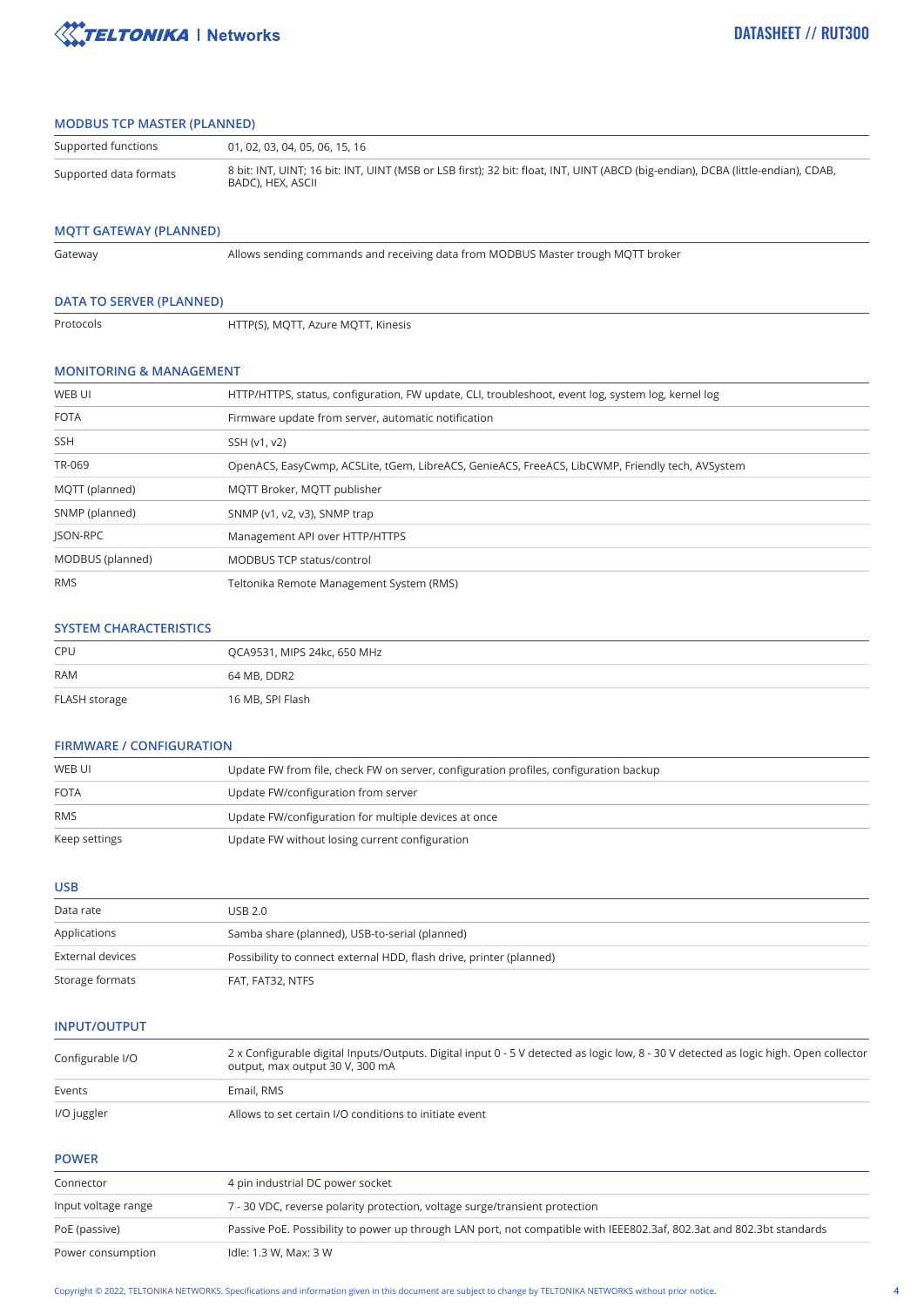

#### **PHYSICAL INTERFACES (PORTS, LEDS, ANTENNAS, BUTTONS, SIM)**

| Ethernet    | 5 x RJ45 ports, 10/100 Mbps                                      |
|-------------|------------------------------------------------------------------|
| I/OS        | 2 x Configurable digital Inputs/Outputs on 4 pin power connector |
| Status LEDs | 5 x ETH status, 1 x Power                                        |
| Power       | 1 x 4 pin DC connector                                           |
| <b>USB</b>  | 1 x USB A port for external devices                              |
| Reset       | Reboot/User default reset/Factory reset button                   |

### **PHYSICAL SPECIFICATION**

| Casing material                      | Aluminium housing with DIN rail mounting option |  |
|--------------------------------------|-------------------------------------------------|--|
| Dimensions (W $\times$ H $\times$ D) | $100 \times 30 \times 85$ mm                    |  |
| Weight                               | 229g                                            |  |
| Mounting options                     | DIN rail, flat surface placement                |  |

#### **OPERATING ENVIRONMENT**

| Operating temperature | -40 C to 75 C               |
|-----------------------|-----------------------------|
| Operating humidity    | 10 % to 90 % non-condensing |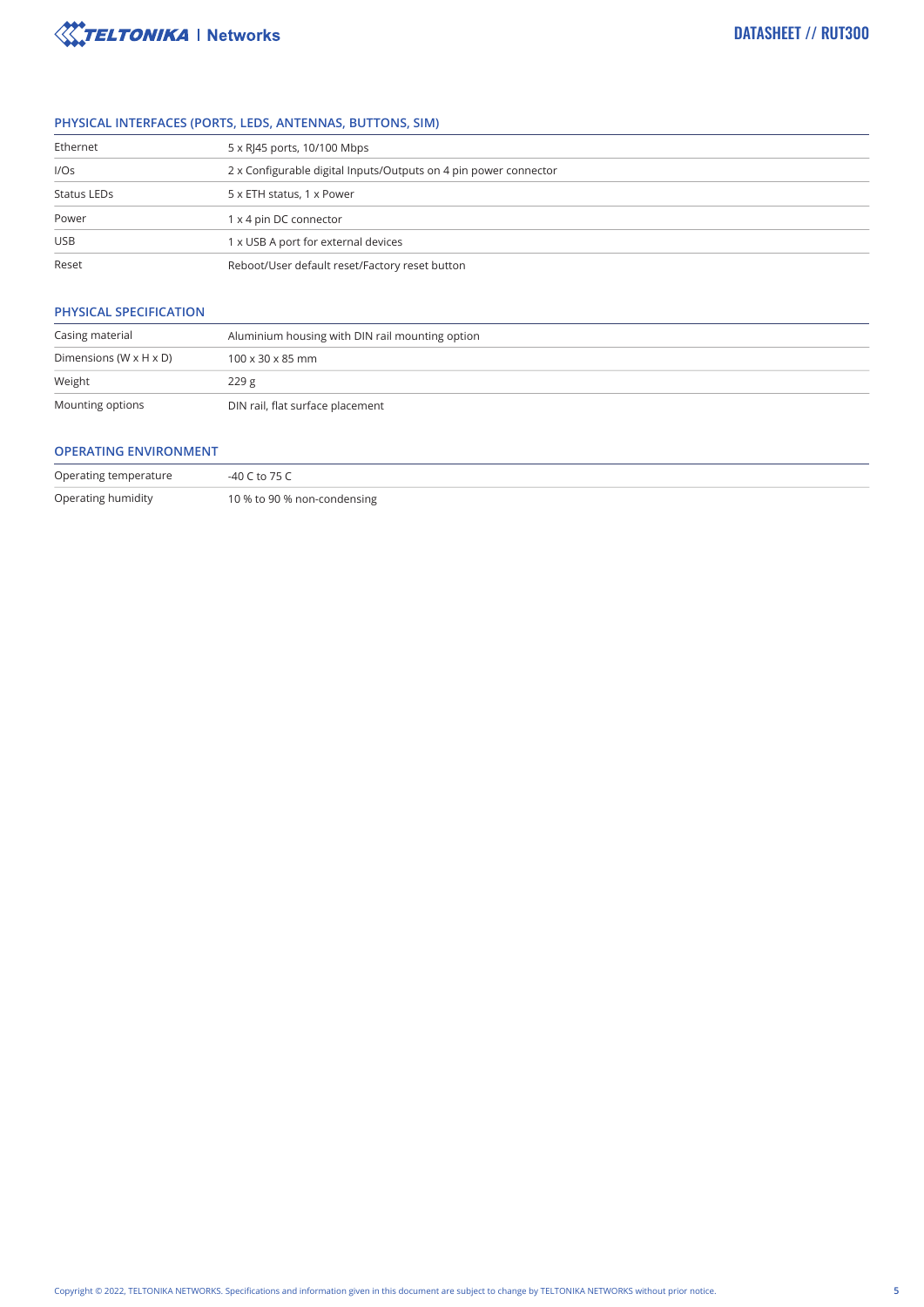

## HARDWARE INSTALLATION

- 1. Connect the power adapter to the socket on the back of the device. Then plug the other end of the power adapter into a power outlet.
- 2. Connect to the device via an Ethernet cable connected to LAN port.

#### LOGIN TO DEVICE

1. To enter the router's Web interface (WebUI), type http://192.168.1.1 into the URL field of your Internet browser.

2. Use login information shown in image A when prompted for authentication.

3. After you login, you will be prompted to change your password for security reasons. The new password must contain at least 8 characters, including at least one uppercase letter, one lowercase letter and one digit. This step is mandatory and **you will not be able to interact with the router's WebUI before you change the password.**

4. When you change the router's password, the Configuration Wizard will start. The Configuration Wizard is a tool used to setup some of the router's main operating parameters.



#### TECHNICAL INFORMATION

|               | Bundled accessories specifications*                  |
|---------------|------------------------------------------------------|
| Power adapter | Input: 0.4A@100-240VAC, Output: 9VDC, 1A, 4-pin plug |

\*Order code dependent.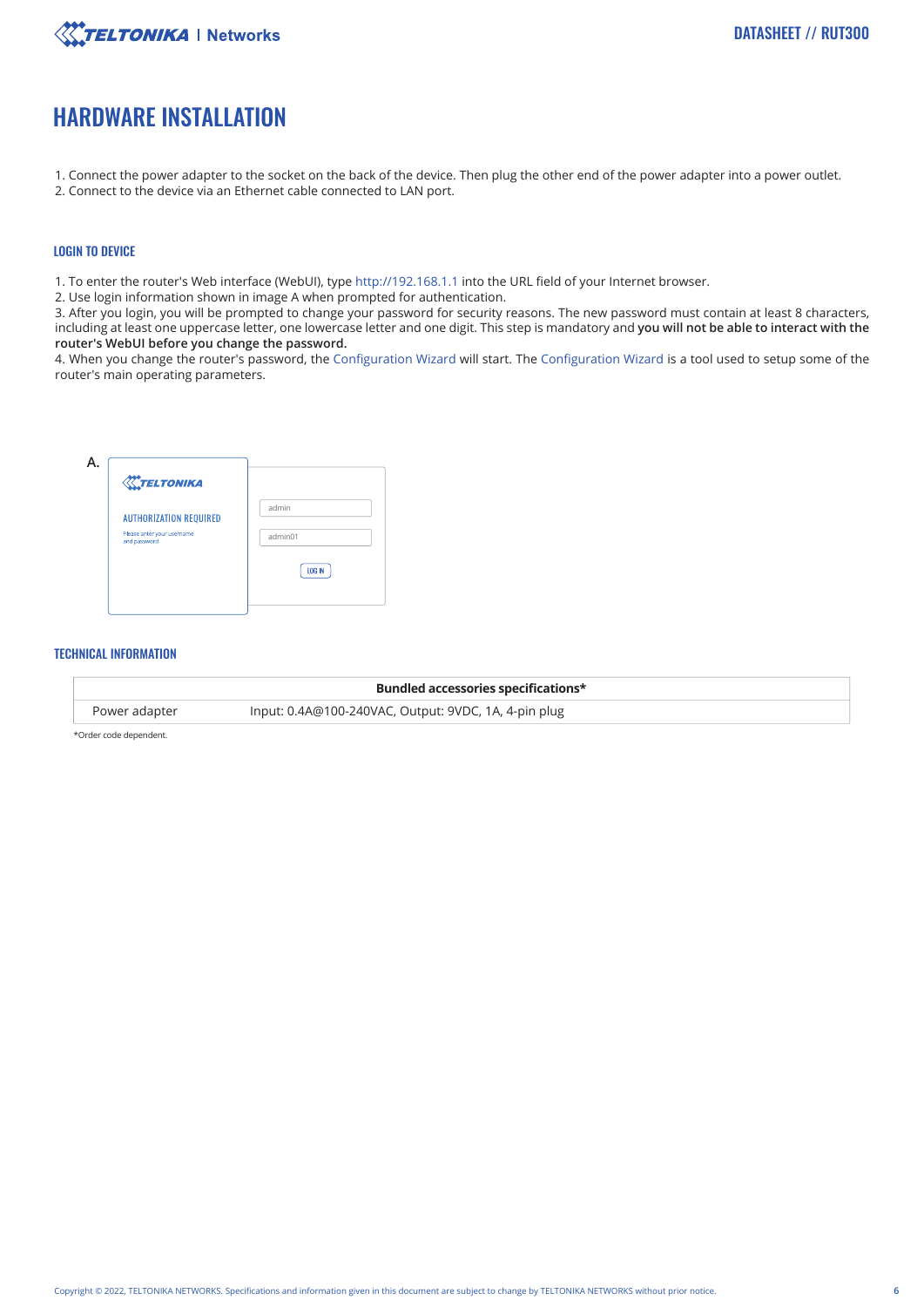

# WHAT'S IN THE BOX?

#### STANDARD PACKAGE CONTAINS\*

- Router RUT300
- 9 W PSU
- Ethernet cable (1.5 m)
- QSG (Quick Start Guide)
- RMS Flyer
- Packaging box





\* For all standard order codes standard package contents are the same, execpt for PSU.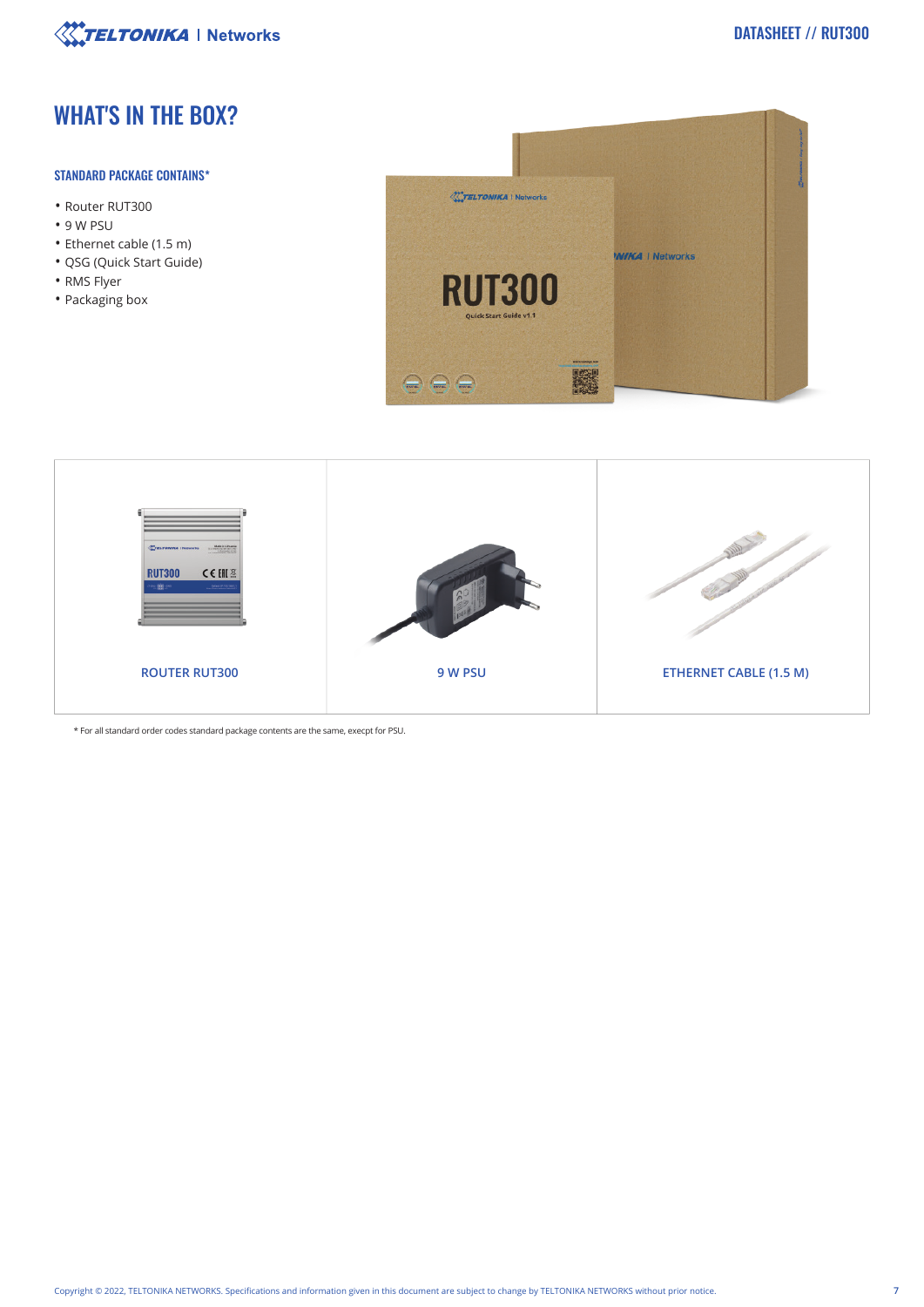

# STANDARD ORDER CODES

| <b>PRODUCT CODE</b> | <b>HS CODE</b> | <b>HTS CODE</b> | <b>PACKAGE CONTAINS</b>        |
|---------------------|----------------|-----------------|--------------------------------|
| RUT300 000000       | 851762         | 8517.62.00      | Standard package with Euro PSU |
| RUT300 000100       | 851762         | 8517.62.00      | Standard package with US PSU   |

For more information on all available packaging options – please contact us directly.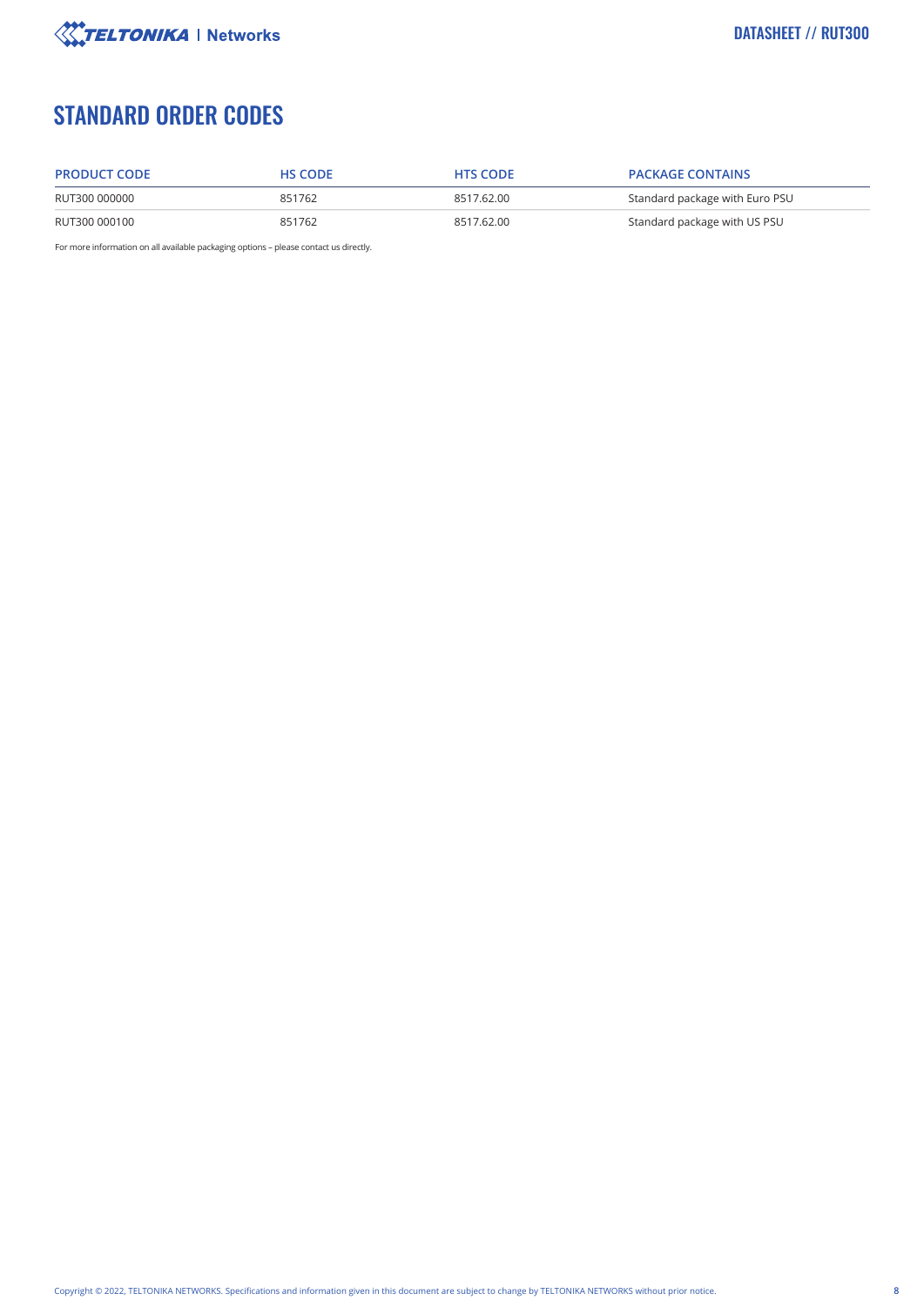

## MOUNTING OPTIONS

## DIN RAIL KIT

| Parameter         | Value                                   |
|-------------------|-----------------------------------------|
| Mounting standard | 35mm DIN Rail                           |
| Material          | Low carbon steel                        |
| Weight            | 57 <sub>g</sub>                         |
| Screws included   | Philips Pan Head screw #6-32×3/16, 2pcs |
| <b>Dimensions</b> | 82 mm x 46 mm x 20 mm                   |
| RoHS Compliant    |                                         |

#### **DIN RAIL KIT**

- DIN Rail adapter
- Philips Pan Head screw #6-32×3/16, 2pcs for RUT2xx/RUT9xx



| CODE<br>ORDER | HS CODE  | <b>CODE</b> |
|---------------|----------|-------------|
| PR5MEC00      | 73269098 | 7326.90.98  |
| .             | .        | .           |

For more information on all available packaging options – please contact us directly.

## COMPACT DIN RAIL KIT

| Parameter         | Value                                   |
|-------------------|-----------------------------------------|
| Mounting standard | 35mm DIN Rail                           |
| Material          | ABS + PC plastic                        |
| Weight            | 6.5 <sub>g</sub>                        |
| Screws included   | Philips Pan Head screw #6-32×3/16, 2pcs |
| <b>Dimensions</b> | 70 mm x 25 mm x 14,5 mm                 |
| RoHS Compliant    |                                         |



#### **DIN RAIL KIT**

- Compact plastic DIN Rail adapter (70x25x14,5mm)
- Philips Pan Head screw #6-32×3/16, 2pcs

| <b>ORDEI</b> |         | )DE   |
|--------------|---------|-------|
| PR5MEC1      | 3269098 | 90.98 |
|              |         |       |

For more information on all available packaging options – please contact us directly.

## SURFACE MOUNTING KIT

| Parameter         | Value                                   |  |
|-------------------|-----------------------------------------|--|
| Mounting standard | Flat surface mount                      |  |
| Material          | ABS + PC plastic                        |  |
| Weight            | 2x5g                                    |  |
| Screws included   | Philips Pan Head screw #6-32×3/16, 2pcs |  |
| <b>Dimensions</b> | 25 mm x 48 mm x 7.5 mm                  |  |
| RoHS Compliant    | V                                       |  |



#### **DIN RAIL KIT**

- Surface mounting kit
- Philips Pan Head screw #6-32×3/16, 2pcs

| <b>ORDER CODE</b> | <b>HS CODE</b> | <b>HTS CODE</b> |
|-------------------|----------------|-----------------|
| PR5MEC12          | 73269098       | 7326.90.98      |

For more information on all available packaging options – please contact us directly.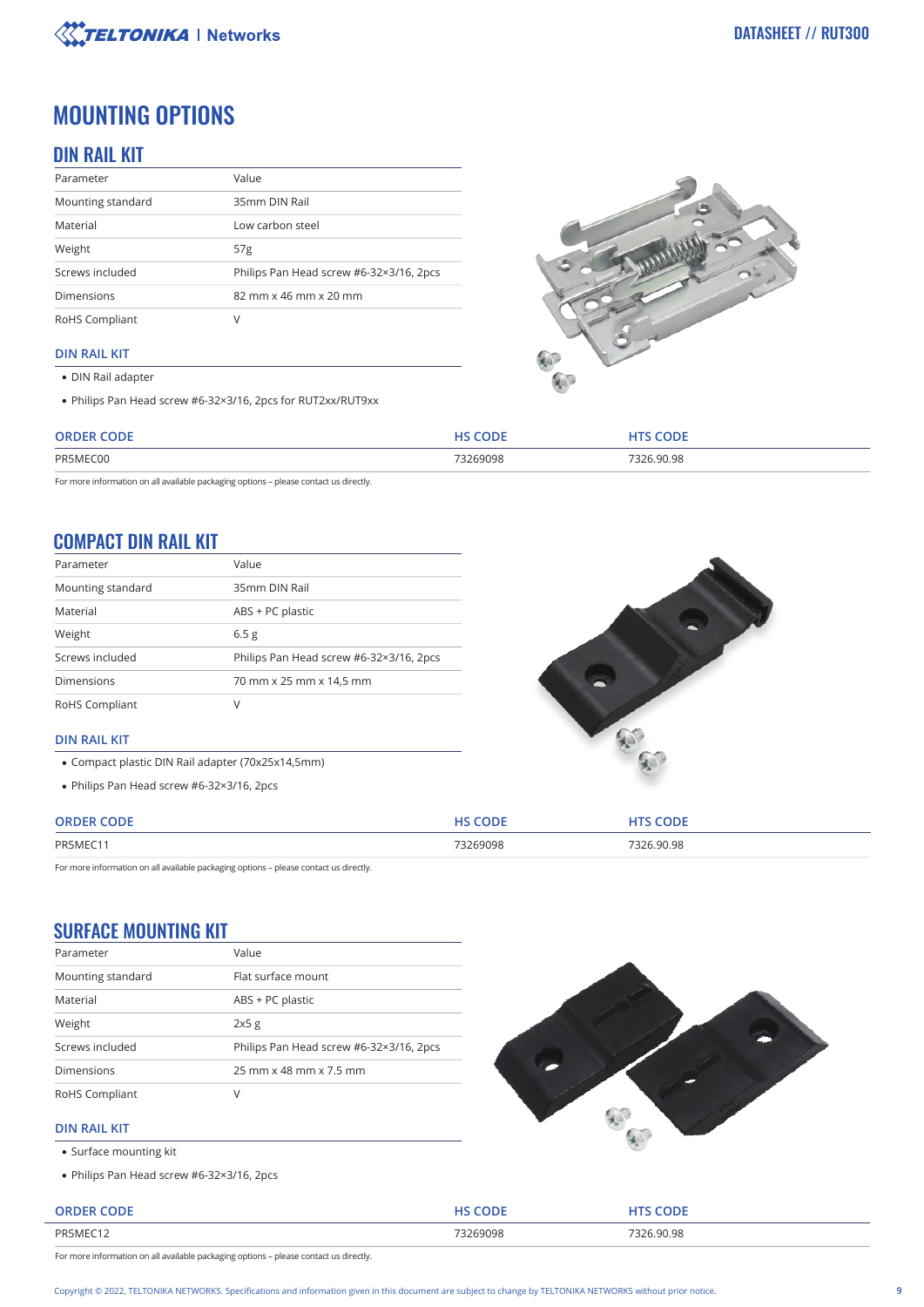

# RUT300 SPATIAL MEASUREMENTS & WEIGHT

#### **MAIN MEASUREMENTS**

| $W \times H \times D$ dimensions for RUT300:                                                                                                     |                           |  |
|--------------------------------------------------------------------------------------------------------------------------------------------------|---------------------------|--|
| Device housing*:                                                                                                                                 | $100 \times 30 \times 85$ |  |
| Box:                                                                                                                                             | 173 x 71 x 148            |  |
| *Housing measurements are presented without antenna connectors and screws; for measurements of other device elements look to the sections below. |                           |  |

#### **TOP VIEW**

The figure below depicts the measurements of RUT300 and its components as seen from the top:



#### **RIGHT VIEW**

The figure below depicts the measurements of RUT300 and its components as seen from the right side:

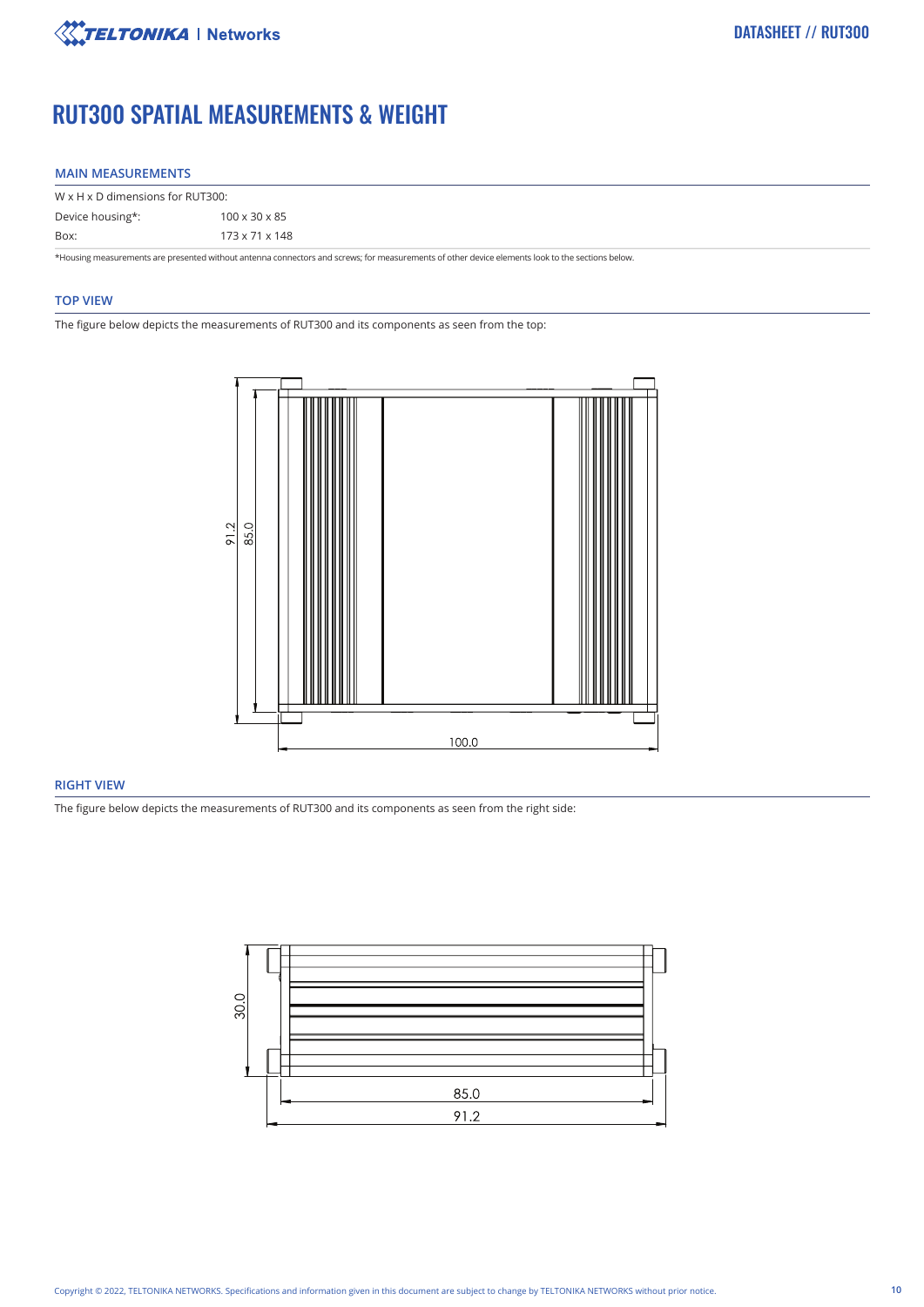

#### **FRONT VIEW**

The figure below depicts the measurements of RUT300 and its components as seen from the front panel side:



#### **REAR VIEW**

The figure below depicts the measurements of RUT300 and its components as seen from the back panel side:

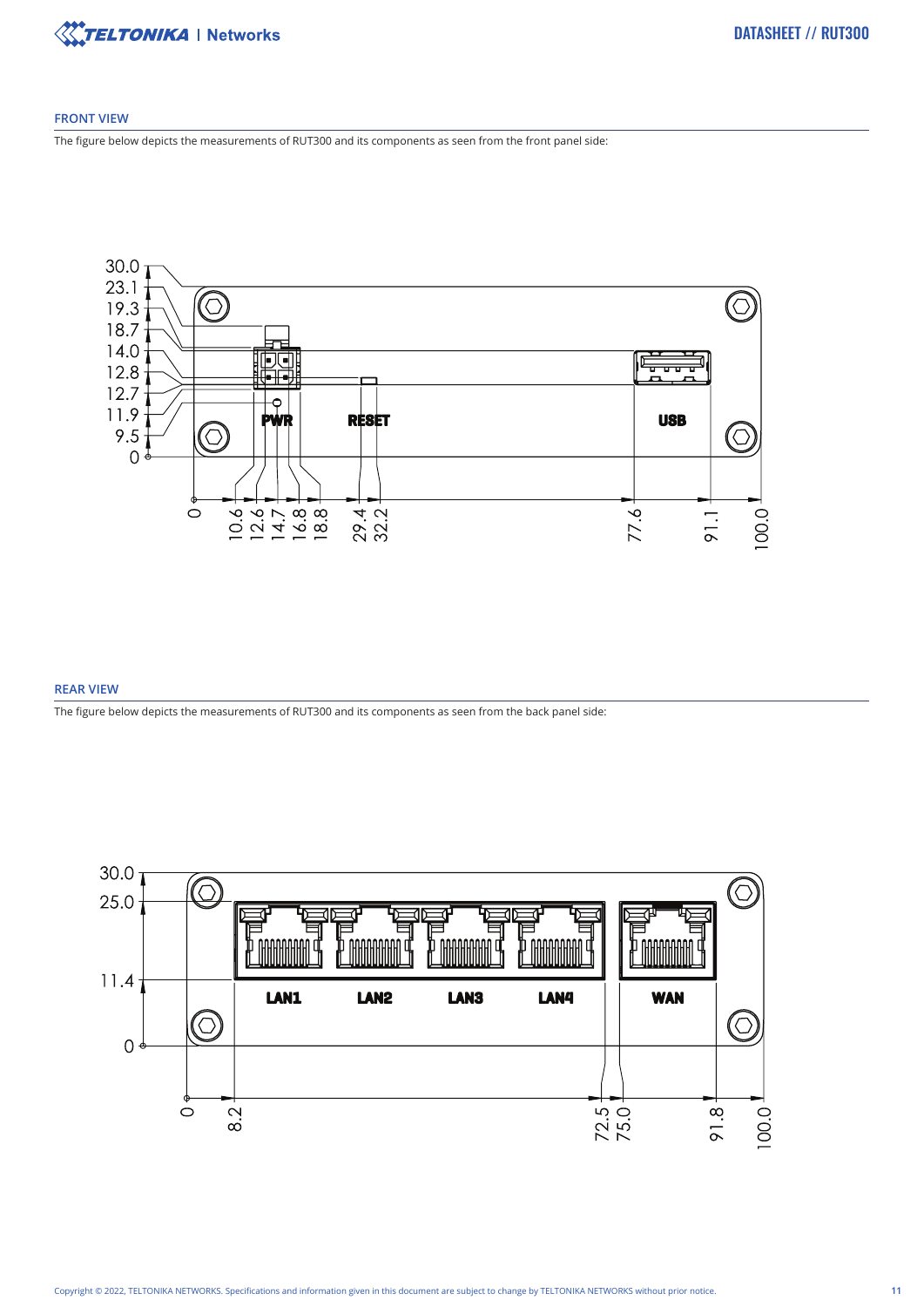

#### **MOUNTING SPACE REQUIREMENTS**

The figure below depicts an approximation of the device's dimensions when cables and antennas are attached: